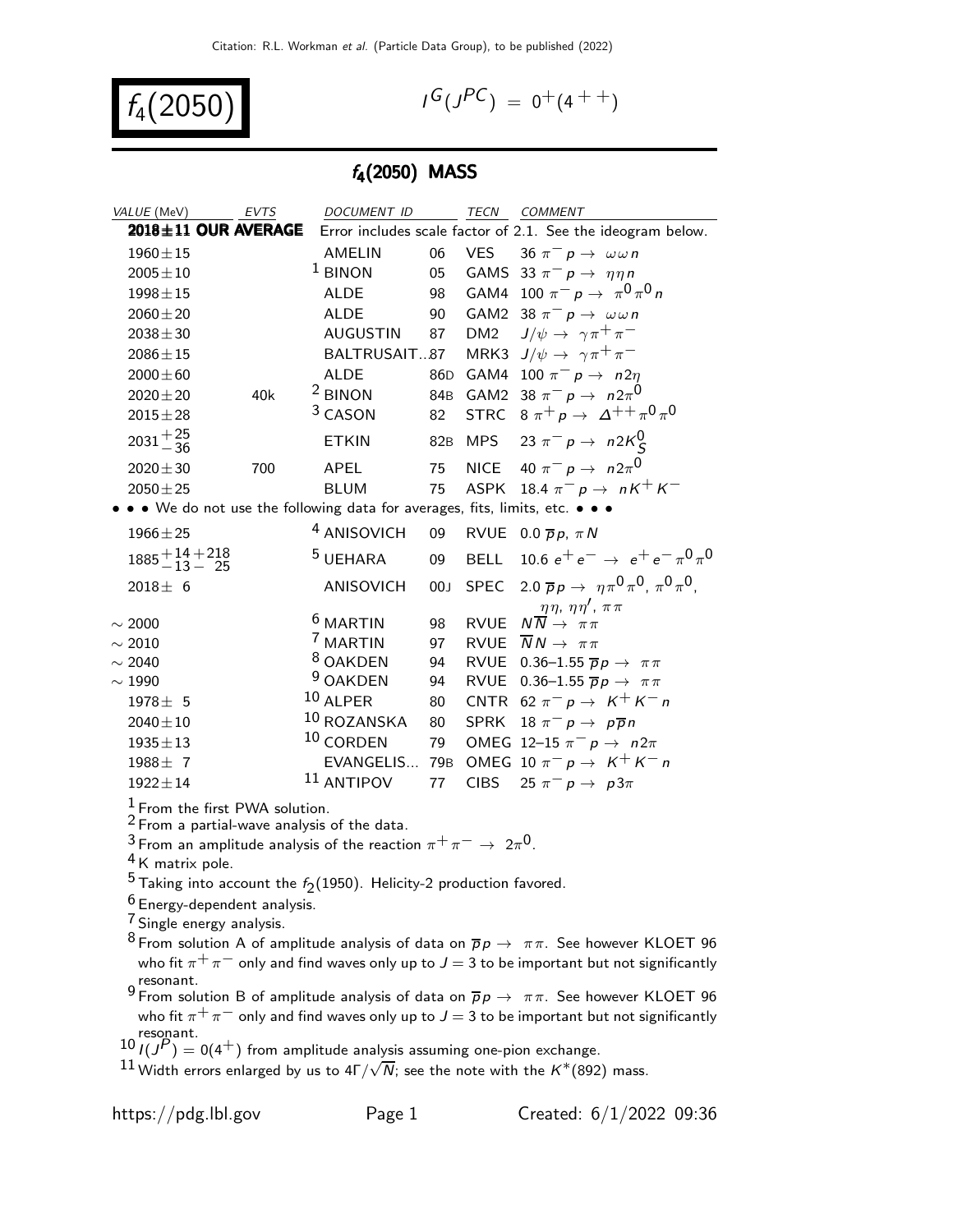

f4(2050) WIDTH

| VALUE (MeV)                                                                 | <b>EVTS</b> | <b>DOCUMENT ID</b>      |    | TECN COMMENT                                                          |
|-----------------------------------------------------------------------------|-------------|-------------------------|----|-----------------------------------------------------------------------|
| $237 \pm 18$ OUR AVERAGE                                                    |             |                         |    | Error includes scale factor of 1.9. See the ideogram below.           |
| $290 \pm 20$                                                                |             | AMELIN                  | 06 | $VES = 36 \pi^- p \rightarrow \omega \omega n$                        |
| 340 $\pm$ 80                                                                |             | $12$ BINON              |    | 05 GAMS 33 $\pi^- p \rightarrow \eta \eta n$                          |
| $395 \pm 40$                                                                |             | <b>ALDE</b>             |    | 98 GAM4 100 $\pi^- p \to \pi^0 \pi^0 n$                               |
| $170 \pm 60$                                                                |             | <b>ALDE</b>             | 90 | GAM2 38 $\pi^- p \rightarrow \omega \omega n$                         |
| $304 \pm 60$                                                                |             | AUGUSTIN                | 87 | DM2 $J/\psi \rightarrow \gamma \pi^+ \pi^-$                           |
| $210 \pm 63$                                                                |             | BALTRUSAIT87            |    | MRK3 $J/\psi \rightarrow \gamma \pi^+ \pi^-$                          |
| $400 \pm 100$                                                               |             | <b>ALDE</b>             |    | 86D GAM4 100 $\pi^- p \to n 2n$                                       |
| 240 $\pm$ 40                                                                | 40k         | $13$ BINON              |    | 84B GAM2 38 $\pi^- p \to n 2\pi^0$                                    |
| $190 \pm 14$                                                                |             | DENNEY                  | 83 | LASS 10 $\pi^{+} n/\pi^{+} p$                                         |
| $186 + {103 \over 58}$                                                      |             | 14 CASON                |    | 82 STRC $8 \pi^+ p \to \Delta^{++} \pi^0 \pi^0$                       |
| $305 + \frac{36}{119}$                                                      |             | <b>ETKIN</b>            |    | 82B MPS 23 $\pi^- p \to n2K^0_S$                                      |
| $180 \pm 60$                                                                | 700         | APEL                    | 75 | NICE $40 \pi^- p \rightarrow n 2\pi^0$                                |
| $225 + 120$                                                                 |             | <b>BLUM</b>             | 75 | ASPK 18.4 $\pi^-$ p $\rightarrow$ nK <sup>+</sup> K <sup>-</sup>      |
| • • We do not use the following data for averages, fits, limits, etc. • • • |             |                         |    |                                                                       |
| $260 \pm 40$                                                                |             | <sup>15</sup> ANISOVICH |    | 09 RVUE 0.0 $\overline{p}p$ , $\pi N$                                 |
| 453 ± $20^{+}$ $^{31}_{-129}$                                               |             | $16$ UEHARA             |    | 09 BELL 10.6 $e^+e^- \rightarrow e^+e^- \pi^0 \pi^0$                  |
| $182 +$<br>$\overline{7}$                                                   |             | <b>ANISOVICH</b>        |    | 00J SPEC 2.0 $\overline{p}p \to \eta \pi^0 \pi^0$ , $\pi^0 \pi^0$ ,   |
| $\sim 170$                                                                  |             | 17 MARTIN               | 98 | RVUE $N \frac{\eta \eta, \eta \eta', \pi \pi}{N \rightarrow \pi \pi}$ |
| https://pdg.lbl.gov                                                         |             | Page 2                  |    | Created: $6/1/2022$ 09:36                                             |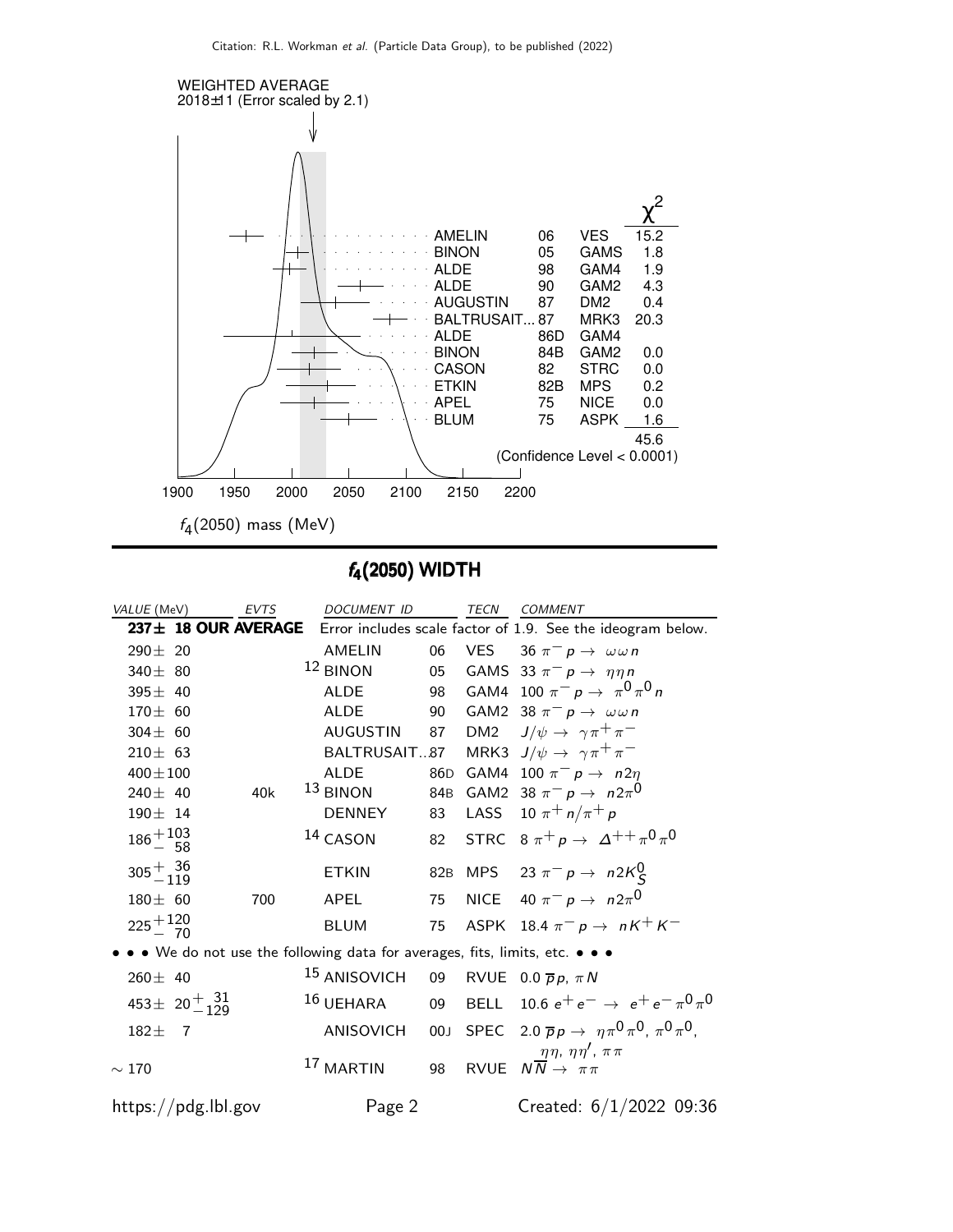



 $12$  From the first PWA solution.

13 From a partial-wave analysis of the data.

 $^{14}$  From an amplitude analysis of the reaction  $\pi^+\pi^-\rightarrow\ 2\pi^0$ .

 $15$  K matrix pole.

 $^{16}$  Taking into account the  $f_2(1950)$ . Helicity-2 production favored.

17 Energy-dependent analysis.

 $18$  Single energy analysis.

- 19 From solution A of amplitude analysis of data on  $\overline{p}p \to \pi \pi$ . See however KLOET 96 who fit  $\pi^+ \pi^-$  only and find waves only up to  $J = 3$  to be important but not significantly resonant.
- <sup>20</sup> From solution B of amplitude analysis of data on  $\overline{p}p \to \pi \pi$ . See however KLOET 96 who fit  $\pi^+ \pi^-$  only and find waves only up to  $J = 3$  to be important but not significantly resonant.

 $2^{21} I(J^{P}) = 0(4^{+})$  from amplitude analysis assuming one-pion exchange.

<sup>22</sup> Width errors enlarged by us to  $4\Gamma/\sqrt{N}$ ; see the note with the  $K^*(892)$  mass.  $f_4(2050)$  width (MeV)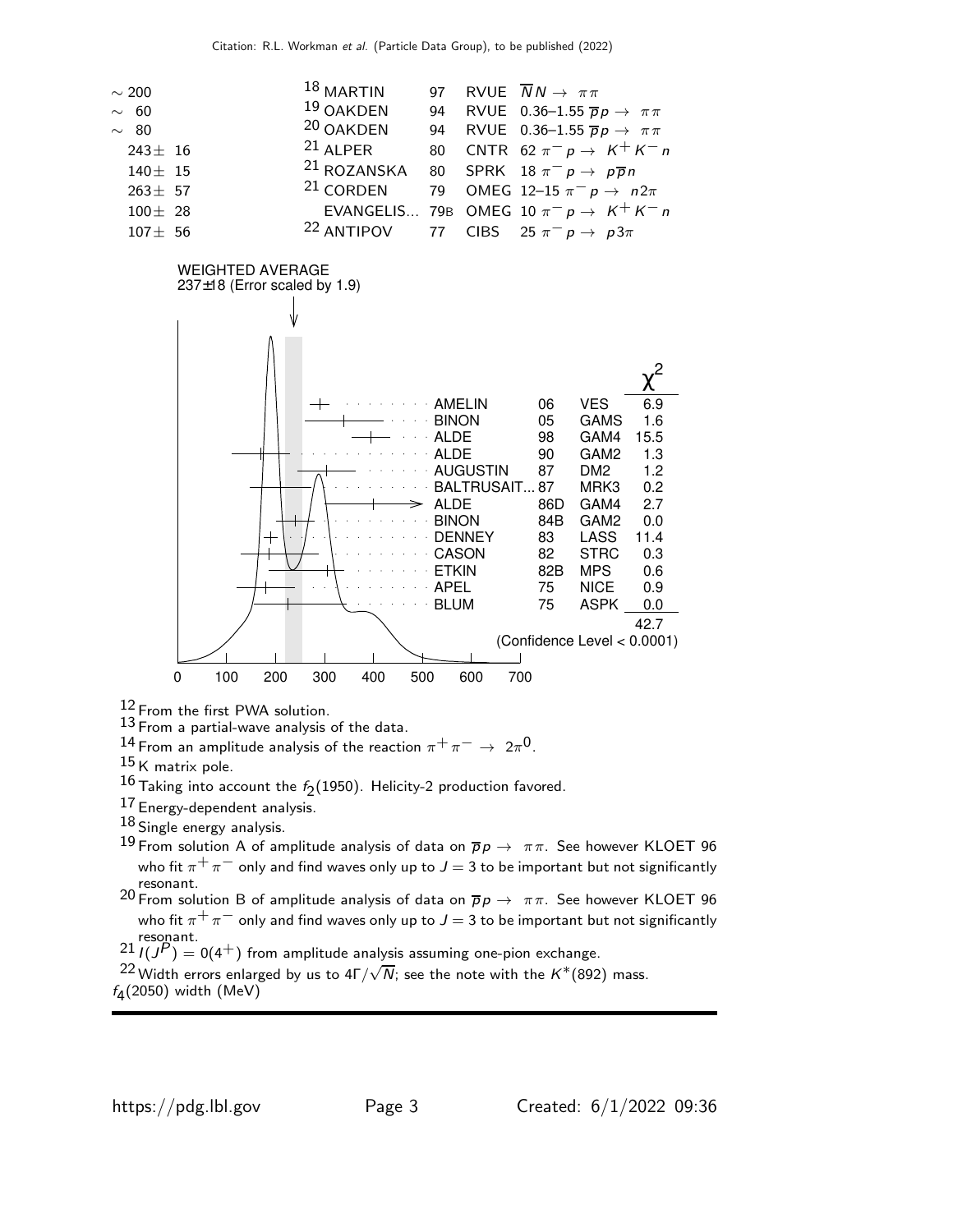## f4(2050) DECAY MODES

|                                                                         | Mode                       | Fraction $(\Gamma_i/\Gamma)$       |  |  |  |  |
|-------------------------------------------------------------------------|----------------------------|------------------------------------|--|--|--|--|
| $\Gamma_1$                                                              | $\omega\,\omega$           | seen                               |  |  |  |  |
| $\Gamma_2$                                                              | $\pi\,\pi$                 | $(17.0 \pm 1.5)\%$                 |  |  |  |  |
|                                                                         | $\Gamma_3$ $K\overline{K}$ | $(6.8^{+3.4}_{-1.8})\times10^{-3}$ |  |  |  |  |
|                                                                         |                            | $(2.1 \pm 0.8) \times 10^{-3}$     |  |  |  |  |
| $\begin{matrix} \Gamma_4 & \eta \eta \\ \Gamma_5 & 4\pi^0 \end{matrix}$ |                            | $\%$<br>< 1.2                      |  |  |  |  |
| $\Gamma_6$                                                              | $\gamma \gamma$            | seen                               |  |  |  |  |
|                                                                         | $\Gamma_7$ $a_2(1320)\pi$  | seen                               |  |  |  |  |

# f4(2050) Γ(i)Γ(γ γ)/Γ(total)

| $\Gamma(K\overline{K}) \times \Gamma(\gamma\gamma)/\Gamma_{\text{total}}$          |    |          |                                                                                                                                    |  |      |                | $\Gamma_3\Gamma_6$ /I     |
|------------------------------------------------------------------------------------|----|----------|------------------------------------------------------------------------------------------------------------------------------------|--|------|----------------|---------------------------|
| VALUE (keV)                                                                        |    | $CL\%$   | DOCUMENT ID                                                                                                                        |  | TECN | <b>COMMENT</b> |                           |
|                                                                                    |    |          | • • • We do not use the following data for averages, fits, limits, etc. • • •                                                      |  |      |                |                           |
| < 0.29                                                                             |    | 95       | ALTHOFF 85B TASS $\gamma \gamma \rightarrow K \overline{K} \pi$                                                                    |  |      |                |                           |
| $\Gamma(\pi\pi) \times \Gamma(\gamma\gamma)/\Gamma_{\text{total}}$                 |    |          |                                                                                                                                    |  |      |                | $\Gamma_2\Gamma_6/\Gamma$ |
| VALUE (eV)                                                                         |    | CL% EVTS | DOCUMENT ID                                                                                                                        |  | TECN | COMMENT        |                           |
| • • • We do not use the following data for averages, fits, limits, etc. • • •      |    |          |                                                                                                                                    |  |      |                |                           |
| $23.1 + 3.6 + 70.5$<br>$-3.3 - 15.6$                                               |    |          | 23 UEHARA 09 BELL $10.6 e^+ e^- \rightarrow e^+ e^- \rightarrow 0 \pi^0$<br>OEST 90 JADE $e^+ e^- \rightarrow e^+ e^- \pi^0 \pi^0$ |  |      |                |                           |
| $<$ 1100                                                                           | 95 | $13 + 4$ |                                                                                                                                    |  |      |                |                           |
| <sup>23</sup> Taking into account the $f_2(1950)$ . Helicity-2 production favored. |    |          |                                                                                                                                    |  |      |                |                           |

## f4(2050) BRANCHING RATIOS

| $\Gamma(\omega\omega)/\Gamma_{\rm total}$                                     |                      |     |      | $\Gamma_1/\Gamma$                                    |
|-------------------------------------------------------------------------------|----------------------|-----|------|------------------------------------------------------|
| VALUE                                                                         | DOCUMENT ID          |     | TECN | COMMENT                                              |
| seen                                                                          | AMELIN               | 06  | VES. | $36 \pi^- p \rightarrow \omega \omega n$             |
| • • • We do not use the following data for averages, fits, limits, etc. • • • |                      |     |      |                                                      |
| not seen                                                                      | <b>BARBERIS</b>      | 00F |      | 450 $pp \rightarrow p_f \omega \omega p_s$           |
| $\Gamma(\omega\omega)/\Gamma(\pi\pi)$                                         |                      |     |      | $\Gamma_1/\Gamma_2$                                  |
| <b>VALUE</b>                                                                  | DOCUMENT ID          |     | TECN | <b>COMMENT</b>                                       |
| $1.5 \pm 0.3$                                                                 | ALDE                 | 90  |      | GAM2 38 $\pi^- p \rightarrow \omega \omega n$        |
| $\Gamma(\pi\pi)/\Gamma_{\rm total}$                                           |                      |     |      | $\mathsf{\Gamma_2}/\mathsf{\Gamma}$                  |
| VALUE                                                                         | <b>DOCUMENT ID</b>   |     | TECN | <b>COMMENT</b>                                       |
| $0.170 \pm 0.015$ OUR AVERAGE                                                 |                      |     |      |                                                      |
| $0.18 \pm 0.03$                                                               | <sup>24</sup> BINON  | 83C |      | GAM2 38 $\pi^ p \rightarrow n4\gamma$                |
| $0.16 \pm 0.03$                                                               | <sup>24</sup> CASON  | 82  |      | STRC $8 \pi^+ p \rightarrow \Delta^{++} \pi^0 \pi^0$ |
| $0.17 \pm 0.02$                                                               | <sup>24</sup> CORDEN | 79  |      | OMEG 12-15 $\pi^ p \rightarrow n2\pi$                |
| 24.                                                                           |                      |     |      |                                                      |

 $^{24}$  Assuming one pion exchange.